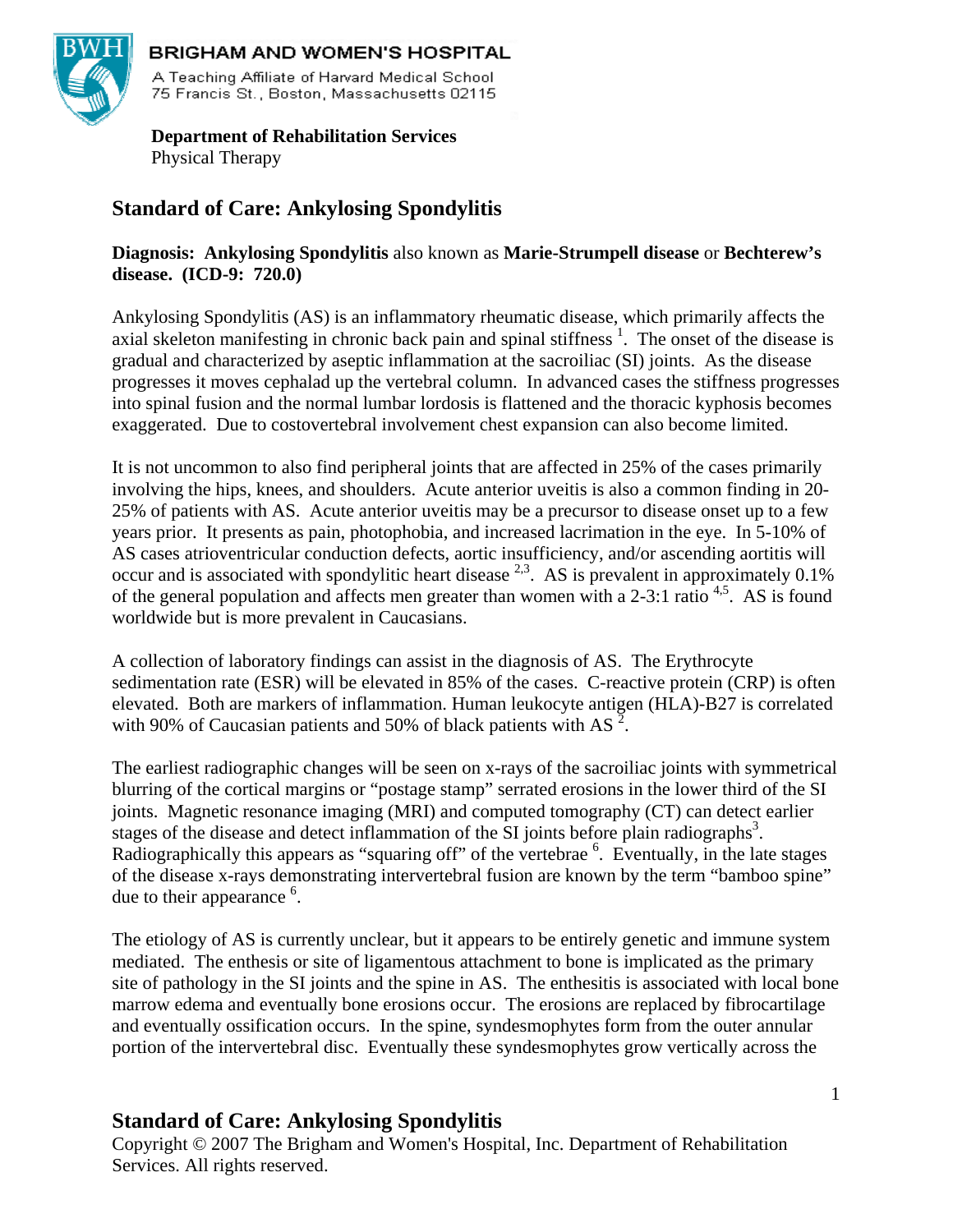margin of the vertebral disc and bridge the adjacent vertebrae. This process is repeated up the spine  $6$ .

The pain is multifactorial in origin but is likely due to sacroiliitis, spondylitis, the formation of syndesmophytes leading to ankylosis, and is frequently associated with peripheral arthritis, enthesitis, and acute anterior uveitis  $<sup>1</sup>$ </sup>

The diagnosis of AS is made based upon the modified New York Criteria<sup>7</sup>...

- A. Diagnosis
	- 1. Clinical criteria
		- a. Low back pain and stiffness for more than 3 months which improves with exercise, but is not relieved by rest.
		- b. Limitation of motion of the lumbar spine in both the sagital and frontal planes.
		- c. Limitation of chest expansion relative to normal values corrected for age and sex. (<5cm=Abnormal in young adult)
	- 2. Radiologic criterion of sacroiliitis grade greater than or equal to 2 bilaterally or sacroiliitis grade 3-4 unilaterally. Grades are as follows…
		- a.  $0 = normal$
		- b.  $1 =$  suspicious changes
		- c.  $2 =$  minimum abnormality (small localized areas with erosions or sclerosis)
		- d.  $3 =$  unequivocal abnormality (moderate or advanced sacroiliitis with erosions, evidence of sclerosis, widening, narrowing or partial ankylosis)
		- e.  $4 =$  severe abnormality (total ankylosis)
- B. Grading
	- 1. Definite ankylosing spondylitis diagnosis if the radiologic criterion is associated with at least 1 clinical criterion.
	- 2. Probable ankylosing spondylitis if:
		- a. Three clinical criteria are present.
		- b. The radiologic criterion is present without any signs or symptoms satisfying the clinical criteria. (Other causes of sacroiliitis should be considered.)

#### **Indications for Treatment:**

Patients typically present in physical therapy with impairments of pain, loss of function, weakness and loss of muscle performance, fatigue, loss of flexibility and range of motion (ROM), and a knowledge deficit in self-management of symptoms and the nature of the disease process.

### **Standard of Care: Ankylosing Spondylitis**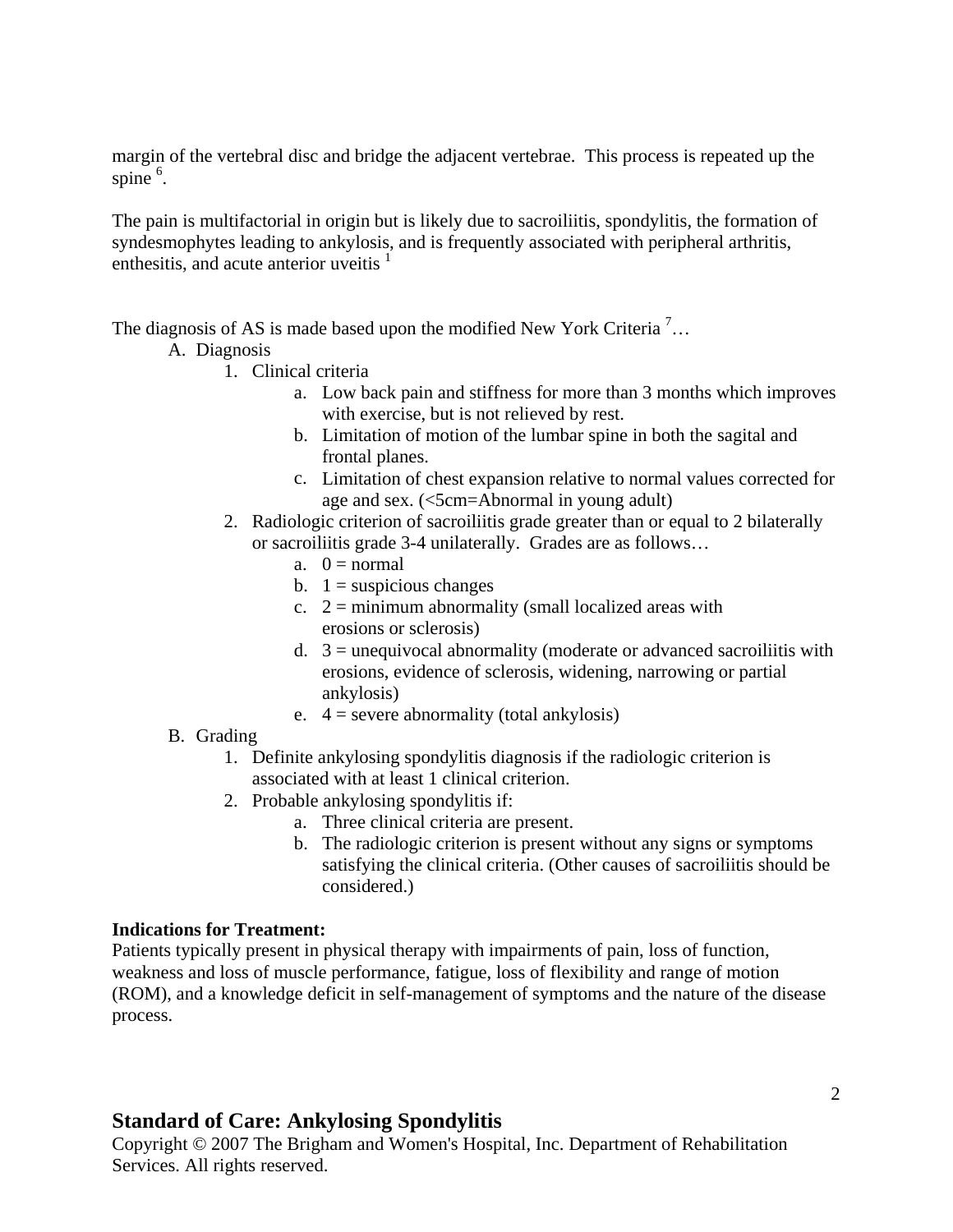#### **Contraindications / Precautions for Treatment:**

- A fused osteopenic spine is at great risk for fracture and the practitioner should use extreme caution when attempting to mobilize an AS spine<sup>3</sup>.
- From the 1920's until the last few decades AS was treated effectively with spinal radiation. These patients carry a higher risk of cancer such as myeloid leukemias and hematologic malignancies. All AS patients should be asked if they have undergone this treatment $3$ .

#### **Examination:**

**Medical History:** Patients may report a history of acute anterior uveitis, diffuse pain in the lower back or SI joints described as deep and dull. They may report a history of morning stiffness, which improves with exercise. All results of imaging studies should be reported.

**History of Present Illness:** What symptoms are they having? How long have the symptoms been present? What mitigates or ameliorates symptoms? What worsens symptoms? Most patients complain of pain, stiffness, decreased spinal movement, and reduced energy. Were the symptoms insidious in onset? A careful and detailed history can be quite revealing and may prove useful when coupled with objective clinical information and imaging studies.

**Social History:** Suggested interview questions may include…

- Does patient live alone?
- Level of activity?
- Difficulty with ADLs?
- Frequency of exercise?
- Does the patient work?
- What behaviors have already been modified in order to accommodate the level of symptoms?
- What recreational activities would the patient like to do that currently is intolerable?
- What is/are the patient's goal(s)?

#### **Medications:**

 Non-steroidal anti-inflammatory drugs (NSAIDs) appear to be effective with Indomethacin being the most effective. Sulfasalazine is useful for peripheral arthritis but not axial<sup>2</sup>. Anti-tumor necrosis factor (TNF) such as Infliximab or Etanercept has been extremely successful and show a 60% reduction in the Bath Ankylosing Spondylitis Disease Activity Index (BASDAI)<sup>6</sup>.

 In 2005 the ASsessment in AS (ASAS) International Working Group collaborated with the European League Against Rheumatism (EULAR) and compiled a group of evidence based medical recommendations for treatment of AS<sup>8</sup>.

# **Standard of Care: Ankylosing Spondylitis**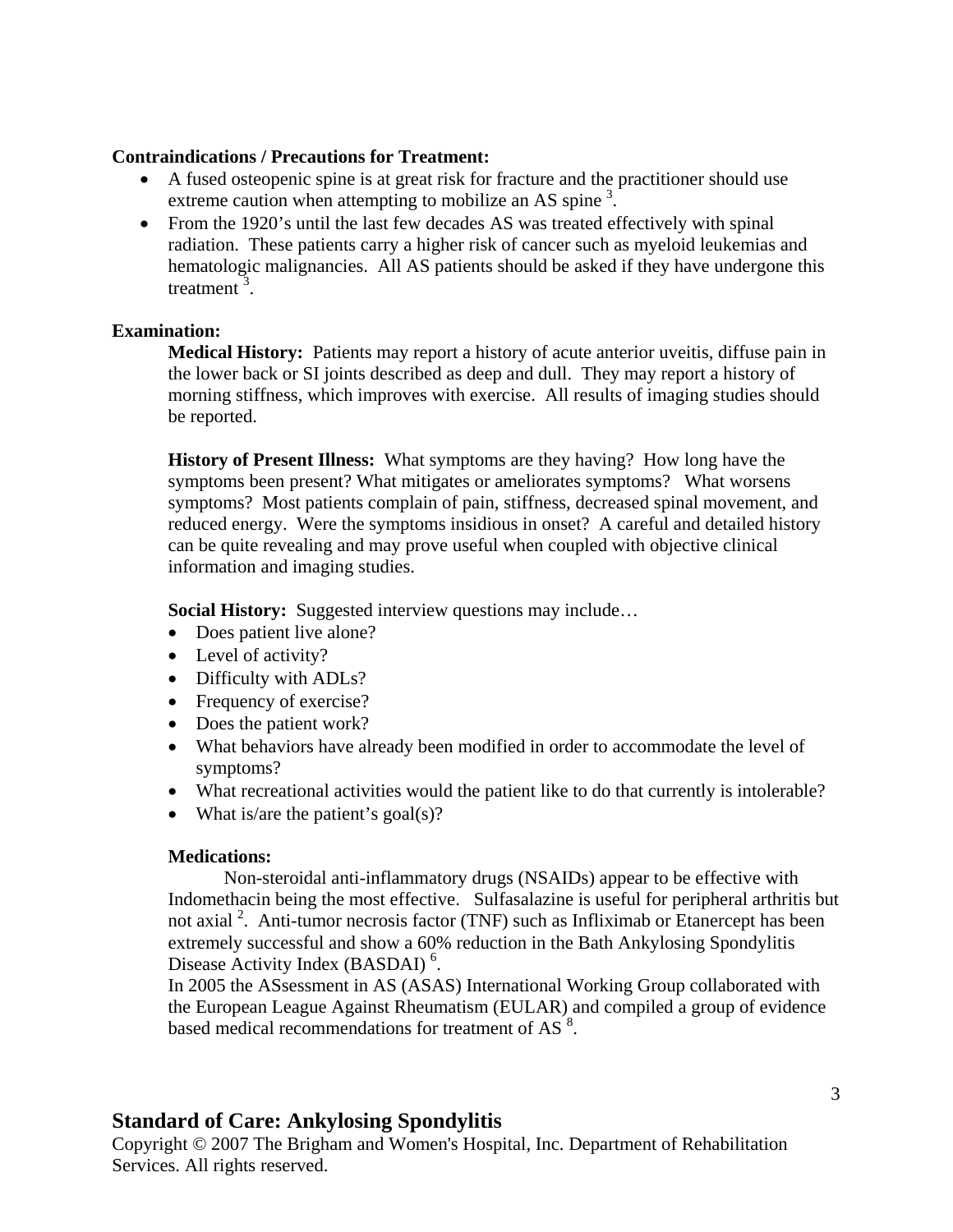- Optimal management of AS requires a combination of non-pharmacological and pharmacological treatments.
- NSAIDs are recommended as first line drug treatment for patients with AS with pain and stiffness. In those with increased GI risk, non-selective NSAIDs plus a gastroprotective agent, or a selective COX-2 inhibitor could be used.
- NSAIDS are insufficient, contraindicated, and/or poorly tolerated, however, analgesics, such as acetaminophen and opiods, might be considered for pain control.
- Corticosteroid injections directed to the local side of musculoskeletal inflammation may be considered. The use of systemic corticosteroids is not supported by evidence.
- There is no evidence for the efficacy of disease modifying anti-rheumatic drugs (DMARDs), including sulfasalazine and methotrexate, for the treatment of axial disease.
- Anti-TNF treatment should be given to patients with persistently high disease activity despite conventional treatments according to the ASAS recommendations. There is no evidence to support the obligatory use of DMARDs before, or concomitant with, anti-TNF treatment in patients with axial disease.

**Examination:** (Physical / Cognitive / applicable tests and measures / other) This section is intended to capture the minimum data set and identify specific circumstance(s) that might require additional tests and measures.

Pain: Visual Analog Scale (VAS). Locus and nature of complaints, pattern am vs. pm, rest vs. activity. Patients may complain of waking from sleep and having to walk to relieve night pain, which is a rare complaint of mechanical low back pain<sup>3</sup>.

**Muscle Performance:** Perform specific manual muscle testing depending upon findings of upper and lower quadrant screening and patient's subjective reports of weakness.

**Gait:** Evaluate gait pattern and independence**.** Assess stair negotiation.

**Neurological:** Note the findings of deep tendon reflexes, sensory changes and/or muscle weakness. Assess reported numbness and/or paraesthesias. Note the locus of symptoms (dermatomal distribution) and level of severity associated with the defined level of activity. The most common neurological compromise is secondary to spinal fracture and neurological compromise affects one third of these cases. In patients with advanced AS, cauda equina syndrome can develop<sup>3</sup>.

**Inspection/Posture:** In cases of advanced disease a marked loss of the normal lumbar lordosis and a marked increase of the normal thoracic kyphosis may be seen.

**Balance:** According to Murray et al <sup>9</sup> poor posture, decreased ROM and pain lead to a significant number of AS patients having impaired balance with eyes open or closed.

# **Standard of Care: Ankylosing Spondylitis**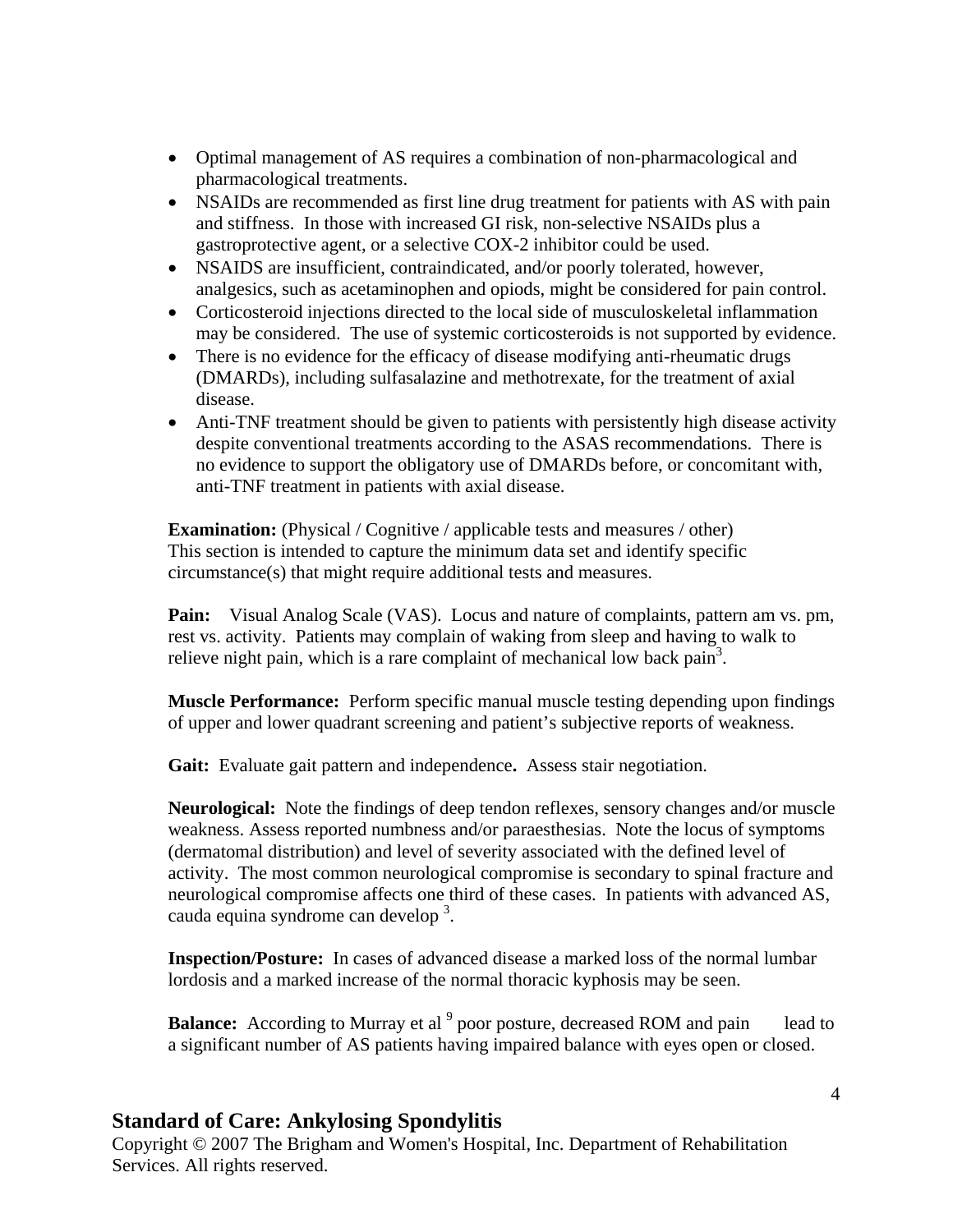The Berg balance test may be administered for objective measurement of balance impairment.

**Function:** The BASDAI<sup>10, 11</sup> (see appendix A) has established content validity and has been used as an index to evaluate patients on a visual analog scale (0-10) quantifying:

- Fatigue
- Axial pain
- Peripheral pain
- Stiffness
- Enthesopathy

**Palpation:** Maneuvers or direct pressure over the SI joints can be used to stress the SI joints<sup>6</sup>.

**ROM:** A lack of spinal mobility is the hallmark of AS. All planes should be measured for active and passive ROM of the spine, shoulders, hips, knees and ankles as appropriate.

#### **Special Tests:**

Cervical Rotation (CROT): distance between tip of nose and the acromioclavicular joint in neutral and maximal ipsilateral rotation. The difference between the two positions is calculated for right and left rotation. Smaller differences indicate a more restricted range of motion. Measured with a tape measure <sup>12</sup>.

Tragus-to-wall distance (TWD): measures the horizontal distance between the right tragus and the wall, standing with the heels and buttocks against the wall, knees extended and chin tucked in. The large the distance indicates worse spinal/upper cervical posture. Measured with a tape measure. This distance has been correlated with radiographic change in the cervical spine $12$ .

Fingertip-to-Floor distance (FFD): measures the distance between the tip of the right middle finger and the floor following maximal lumbar flexion, while maintaining heel contact with the floor and without trunk rotation. A smaller distance indicates greater movement. Measured with a tape measure  $^{12}$ .

Modified Schober index (MSI): is a useful measure of lumbar spine flexion. The patient stands erect, with heels together, and marks are made directly over the spine 5 cm below and 10 cm above the lumbosacral junction (identified by a horizontal line between the posterosuperior iliac spines.) The patient then bends forward maximally, and the distance between the two marks is measured. The distance between the two marks increases by greater than or equal to 5 cm in the case of normal mobility and by <4cm in the case of decreased mobility. Measured with a tape measure  $^{12}$ .

# **Standard of Care: Ankylosing Spondylitis**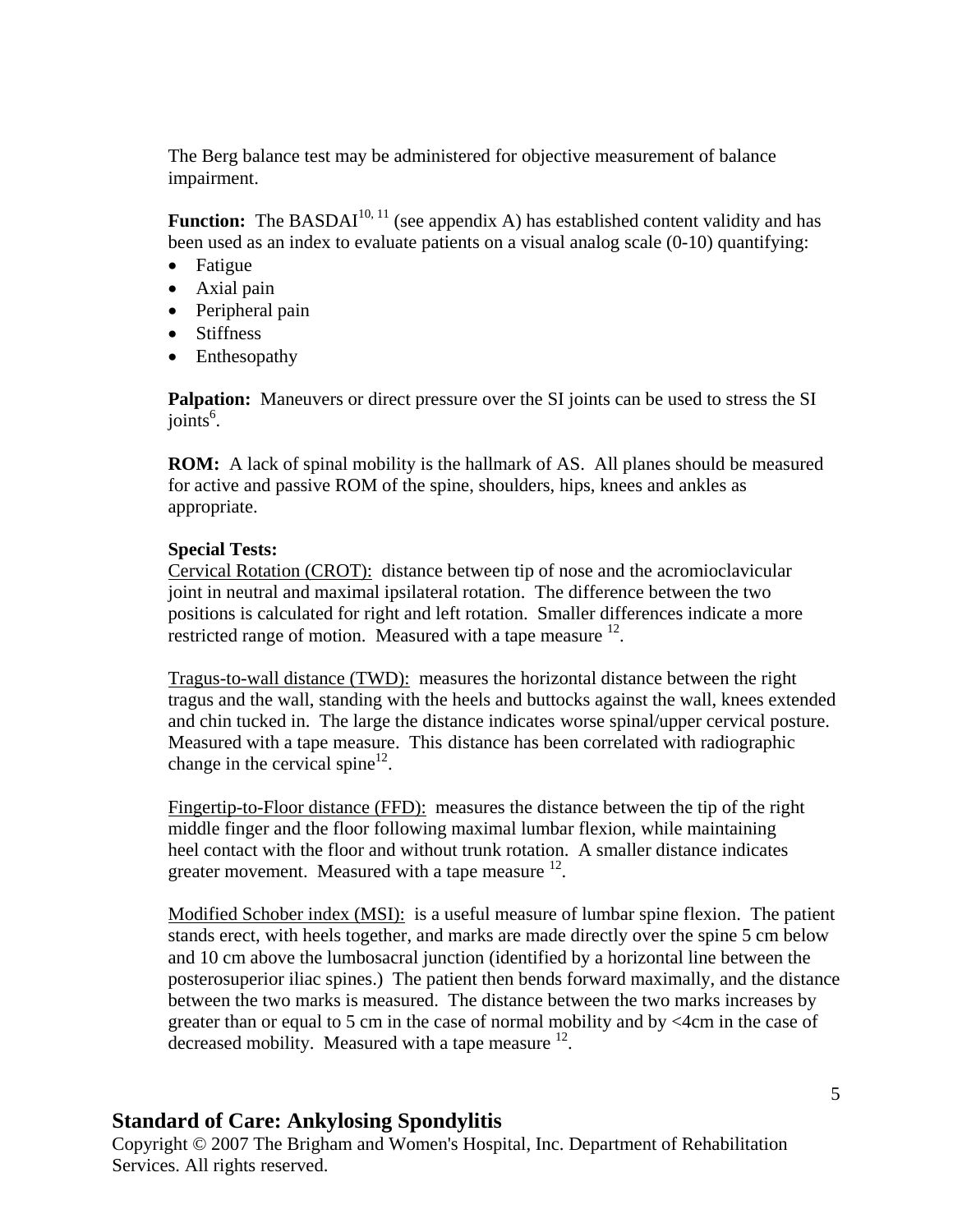Lumbar Lateral Flexion (LLF): distance between the tip of the ipsilateral middle finger and the floor following maximal LLF maintaining heel contact with the floor and without trunk rotation. Smaller distance indicates greater movement. Measured with a tape measure $^{12}$ .

The literature suggests a strong correlation between the Modified Schober Index and the measurement of Lumbar Lateral Flexion (LLF) and AS specific lumbar spine radiographic changes  $^{12}$ .

Chest expansion is measured as the difference between maximal inspiration and maximal forced expiration in the fourth intercostals space in males or just below the breasts in females. Normal chest expansion is greater than or equal to 5 cm and any measurement less indicates impairment. Assess for limitation of motion in the hips or shoulders<sup>6</sup>. Due to restriction in the chest wall pulmonary function can suffer minor impairment with slight reduction in vital lung capacity, total lung capacity, and normal diffusion  $capacity<sup>3</sup>$ .

 The CROT and/or the FFD are recommended for use in measuring reversible short-term change in spinal mobility. The MSI is recommended for use in measuring long-term irreversible change in spinal mobility. The ASAS recommends that chest expansion, MSI, and occiput (tragus)-to-wall be used to measure change in spinal mobility. After study and structured review of the literature Haywood et al recommends the use of the MSI, CROT and FFD for measurement of spinal mobility in  $AS^{12}$ .

#### **Differential Diagnosis:**

Sacroiliits can be present in the following disease processes  $3...$ 

- Hyperparathyroidism: if prolonged (can be induced by hemodialysis)
- Familial Mediterranean fever: can create sacroiliac erosions.
- Whipple disease: can create sacroiliac erosions.
- Paget's disease: can create sacroiliac erosions.
- Paraplegia: rarely can create sacroiliac erosions.
- Bechet disease: debatable.
- Tuberculosis: has an affinity for settling in the SI joints.
- Brucellosis: has an affinity for settling in the SI joints.
- Pyogenic sacroiliitis
- Malignancy: rare
- Retinoid treatment
- Synovitis-acne-pustulosis-hyperostosis-osteitis (SAPHO) syndrome

Vertebral hyperostosis can be present in the following disease processes  $3...$ 

• Ankylosing hyperostosis or diffuse idiopathic skeletal hyperostosis (DISH):

# **Standard of Care: Ankylosing Spondylitis**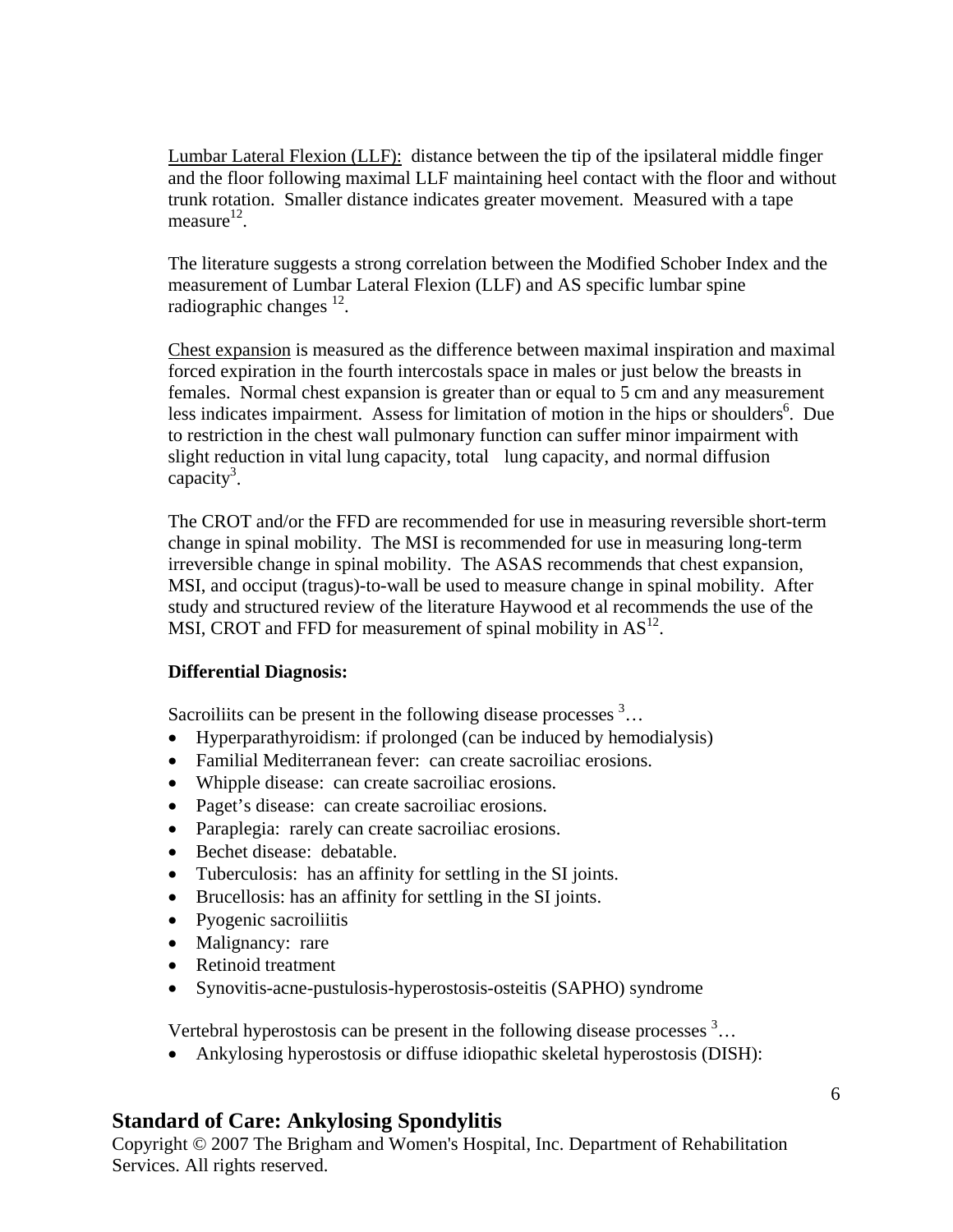there exists exuberant osteophyte formation but they are more anterior. The SI joints are not affected and they do not have inflammatory back pain<sup>2</sup>.

- Ochronosis
- SAPHO syndrome
- Retinoid treatment

Enthesopathy can be present in the following disease processes  $3...$ 

- Gout
- Disseminated gonococcal infection
- SAPHO syndrome
- Retinoid treatment
- Bacillus Calmette-Guerin (BCG)-induced

Other related disease processes….

- Degenerative joint disease
- Rheumatoid arthritis: primarily affects multiple small peripheral joints. RA spares the SI joints and the majority of the spine except C1-C2. Pt's with RA usually have a positive rheumatoid factor present of lab results<sup>2</sup>.
- Osteitis condensans ilii
- Chondrocalcinosis
- Gout

### **Evaluation / Assessment:**

#### **Establish Diagnosis and Need for Skilled Services**

**Problem List** (Identify Impairment(s) and/ or dysfunction(s))

- Knowledge deficit re: understanding of diagnosis, relationship of posture and upright activity on symptoms, correct use of joint protection techniques, modification(s) of activity level, proper positioning and stretching techniques, use of assistive device(s) and posture cues, and use of cold/ heat, massage and other comfort measures.
- Pain management with conservative measures of positioning, pacing and/ or modification of functional activities, therapeutic exercise, and conditioning activities.
- Impaired muscle performance
- Impaired function.
- Impaired ROM (active and/or passive restrictions)

### **Prognosis**

Some studies show that onset of the disease in adolescence correlates with a worse prognosis and early severe hip involvement is an indication of progressive disease. The disease in women tends to progress less frequently to total spinal ankylosis, however, there is evidence of isolated

# **Standard of Care: Ankylosing Spondylitis**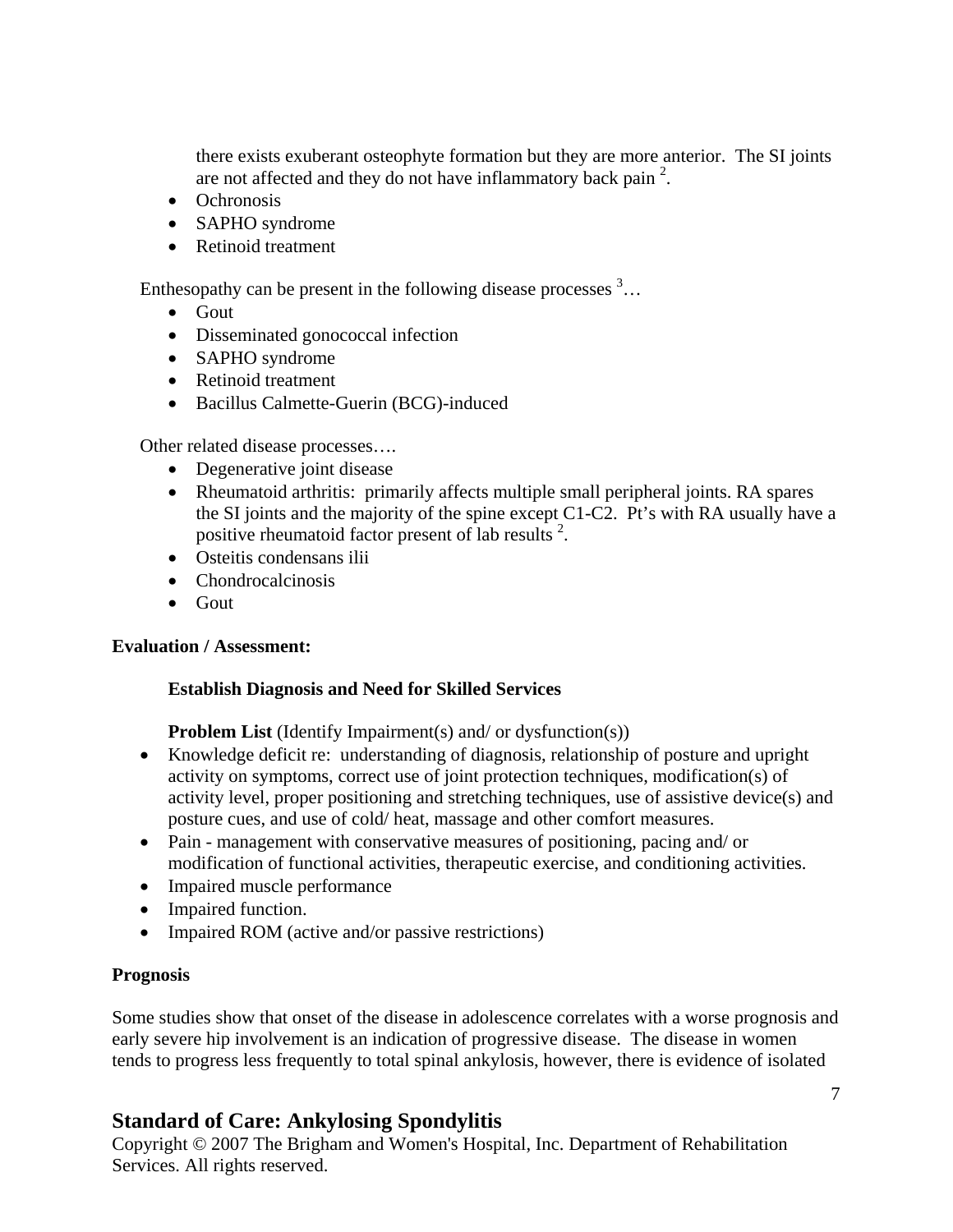cervical ankylosis and peripheral arthritis  $<sup>6</sup>$ . The extent of spinal involvement has a direct</sup> correlation with the patients' functional status<sup>3</sup>.

**Goals** (with measurable parameters and with specific timelines)

- Independent home program and avoidance of provoking postures and activities; progressive independence in advancing home program over 6-8 treatments.
- Independent pain management with proper use of joint protection methods including posture, positioning, use of assistive device(s), pacing of activities, modification of activities, body mechanics and, use of comfort measures as needed (heat, ice, massage, relaxation techniques); 4-6 treatments
- Improve function including safe and proper transfers and ambulation with or without ambulatory device(s) and/or frequency or distance of walking; 2-4 treatments.
- Improve muscle performance; progressive improvement in quality of performance, number and nature of exercises, MMT and/or number of repetitions tolerated over 6-8 treatments
- Improve flexibility of identified tight soft tissue structures; measurable decrease per particular measures over 6-8 treatments. E.g. 25% decrease in hip flexor tightness as measured by the Thomas Test.
- Improve level of fitness; patient to return to conditioning activities or recreational activities. 6-8 treatments
- To maintain the patient's maximal potential movement, prevent postural deformities, improve muscle strength and fitness, and relieve pain<sup>5</sup>.

#### **Age Specific Considerations:**

The average age of diagnosis is 24 and the median age is 23. The most active disease phase occurs between the ages of 20 and 50 years<sup>5</sup>. Diagnosis after the age of 40 is uncommon  $3$ .

#### **Treatment Planning / Interventions**

| <b>Established Pathway</b>  | Yes, see attached. | X No |  |
|-----------------------------|--------------------|------|--|
| <b>Established Protocol</b> | Yes, see attached. | X No |  |

#### **Interventions most commonly used for this case type/diagnosis.**

This section is intended to capture the most commonly used interventions for this case type/diagnosis. It is not intended to be either inclusive or exclusive of appropriate interventions.

**Joint Protection Techniques:** Body mechanics for transfers, lifting and carrying methods, positioning techniques, posture awareness and cues for maintaining pelvis in

### **Standard of Care: Ankylosing Spondylitis**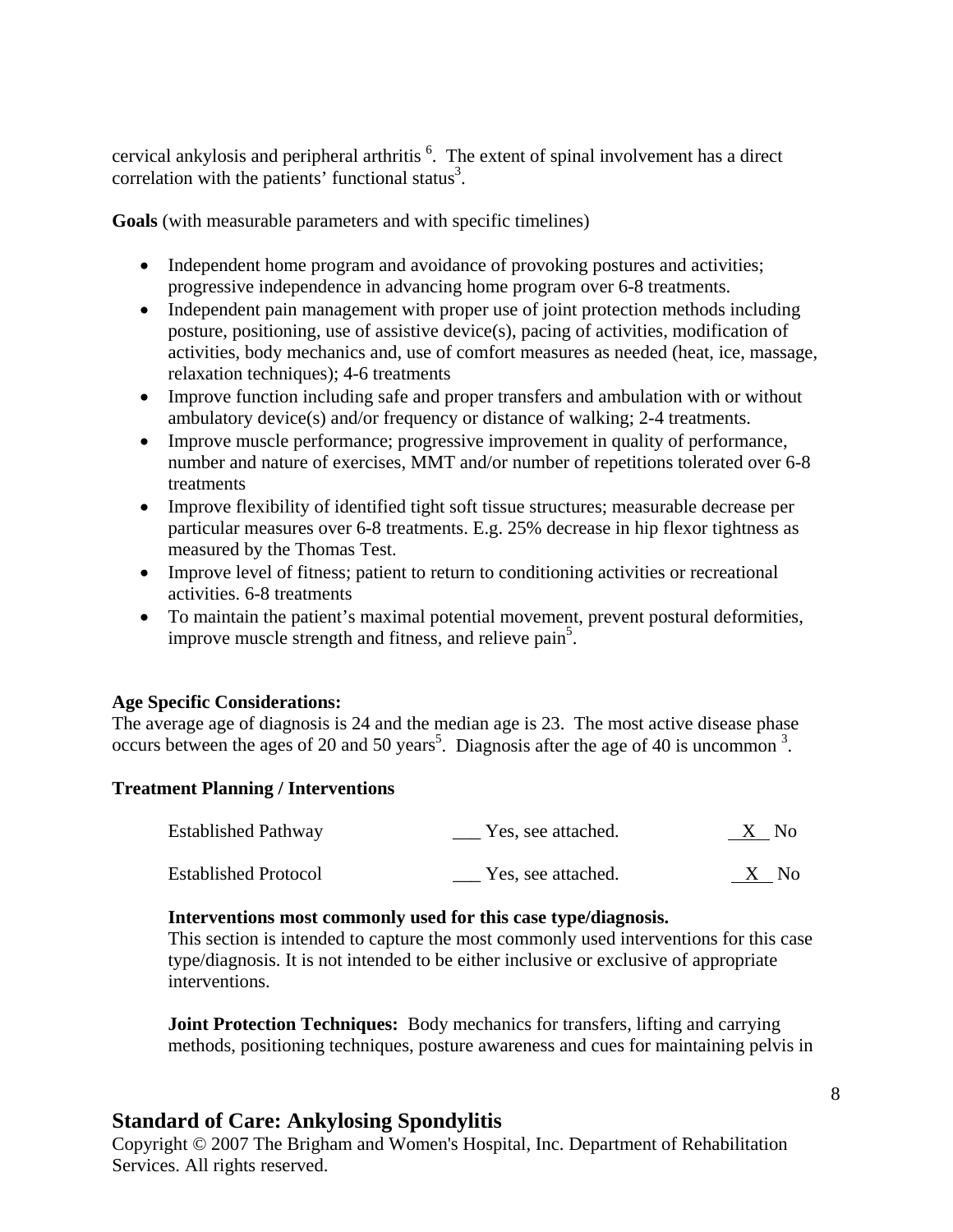neutral, pacing and planning activities, modifications of activities, use of assistive device(s).

**Therapeutic exercises**: A progressive therapeutic exercise program with extension bias, stretching of identified tight muscles; lumbar and lower extremity stabilization exercise techniques; strengthening of any identified muscle weaknesses; postural reeducation, conditioning activities (recumbent bike, stationary bike, walking program, treadmill use), return to recreational sport activities (for example, swimming with use of modified stokes to avoid trunk extension). Breathing exercises and postural exercises should also be incorporated  $2$ .

**Transfer and gait training:** Balance, safety, pacing of cadence and planning for distance tolerated. Appropriate assessment for and use of any assistive device(s) should be addressed. Consider the use of 1 or 2 canes or a rolling walker for patients who require an assistive device(s). Some patients may benefit from a specialized walker with a seat option. Consider adjusting the height of the assistive device just slightly lower than usual to help patient achieve the postural correction needed for symptom management.

**Manual therapy:** Soft tissue and joint mobilization techniques to improve patient's level of symptoms and/or mobility. It may be inferred general fitness exercises will not isolate specific spinal segments that need to be mobilized. Manual treatments specifically designed to target a portion of the column are required  $5$ . The effects of different hands-on techniques such as manual therapy, electrotherapy, and information on education programs need to be studied further with regard to patients suffering from AS.

**Exercise Considerations:** Studies show that patients with AS had some short term beneficial effects on function from individualized home exercise programs, but supervised group physical therapy programs were better than an individualized home exercise program (HEP). It has also been shown that patients who participated in group exercise (inpatient and outpatient) improved more than individual HEP due to nonphysical factors such as mutual encouragement, increased motivation, and exchange of experiences with fellow sufferers of  $AS^5$ . When group exercise is combined with a three week thermal hydrotherapy, or spa treatment the intervention was better than weekly group physical therapy alone  $<sup>1</sup>$ .</sup>

**Frequency & Duration:** 6-8 treatments to achieve identified short-term goals over an 8 week period. Patients with lower tolerance levels may require more intensive intervention.

**Patient / family education:** It has been found that educating and advising patients about their condition is important because it enables the patients to manage their disease more effectively and know when to seek assistance at the appropriate time. It has been shown

#### **Standard of Care: Ankylosing Spondylitis**

.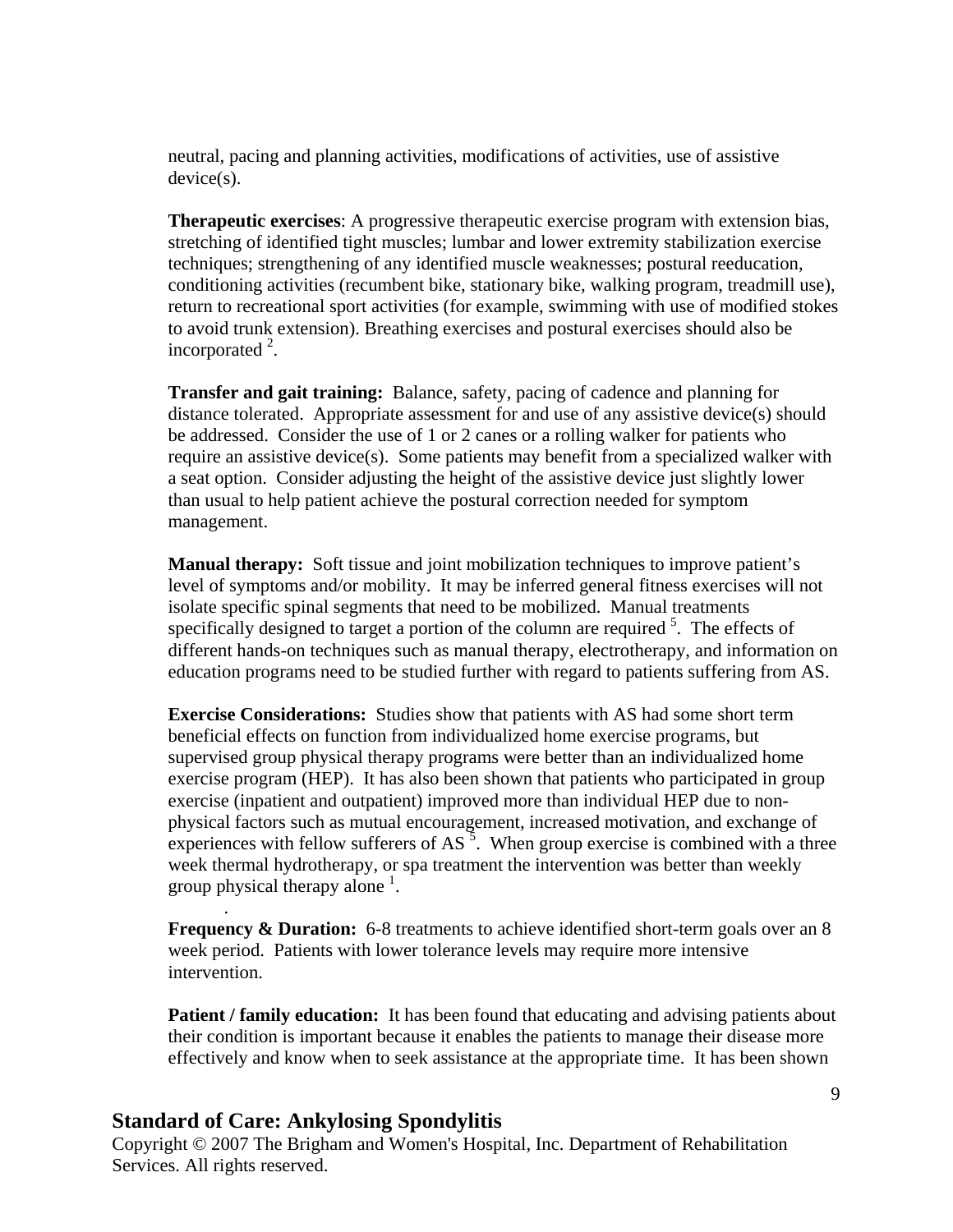that education improves motivation and reduces anxiety  $\frac{1}{1}$ . The patient should understand the diagnosis and related basic anatomy, joint protection techniques including posture awareness, activity modifications, body mechanics, proper positioning and stretching techniques, use of assistive device(s) and heat/cold, relaxation techniques or massage.

#### **Recommendations and referrals to other providers:**

1. Occupational therapy- especially for ADL and additional training in joint protection methods if pain symptoms, loss of function and health status limit patient's independence and ease of function. Discuss with referring physician and explain your recommendations to the patient.

2. Additional support system/ counseling if patient has difficulty coping with the loss of independence and needs to modify activity level. Discuss with referring physician.

3. A referral will need to be made to an orthopedic surgeon if spinal alignment correction is needed to improve gait or field of vision. Typically this requires a large procedure involving a lumbar osteotomy<sup>3</sup>. In 5% of cases, patients with AS will require a hip replacement. These patients have an increased risk of peri-implant heterotopic ossification 3 .Referral to an orthopedic surgeon to perform total hip arthroplasty should be considered in patients with refractory pain or disability and radiographic evidence of structural damage, regardless of age<sup>1</sup>. If vertebral fracture is suspected the patient should be immediately immobilized and treated with emergency medical management<sup>3</sup>. Referrals can be made for inta-articular corticosteroid injections to manage sacroiliitis $\delta$ .

#### **Re-evaluation / assessment**

**Standard Time Frame: every 30 days.** 

**Other Possible Triggers:** Worsening symptoms despite adhering to recommendations.

#### **Discharge Planning**

Commonly expected outcomes at discharge: Independence in home program of body mechanics, pain management with conservative measures, a routine stretching and strengthening program and independence in walking with or without an assistive device(s). According to Dr. Annelies Boonen the total cost-of-illness was \$6,720 per AS patient per year. Person's older in age at the onset of disease, performing manual jobs, having a lower educational level, or poor coping mechanisms are associated with withdrawal from the work force<sup>13</sup>.

 **Patient's discharge instructions:** Continue prescribed home program.

### **Standard of Care: Ankylosing Spondylitis**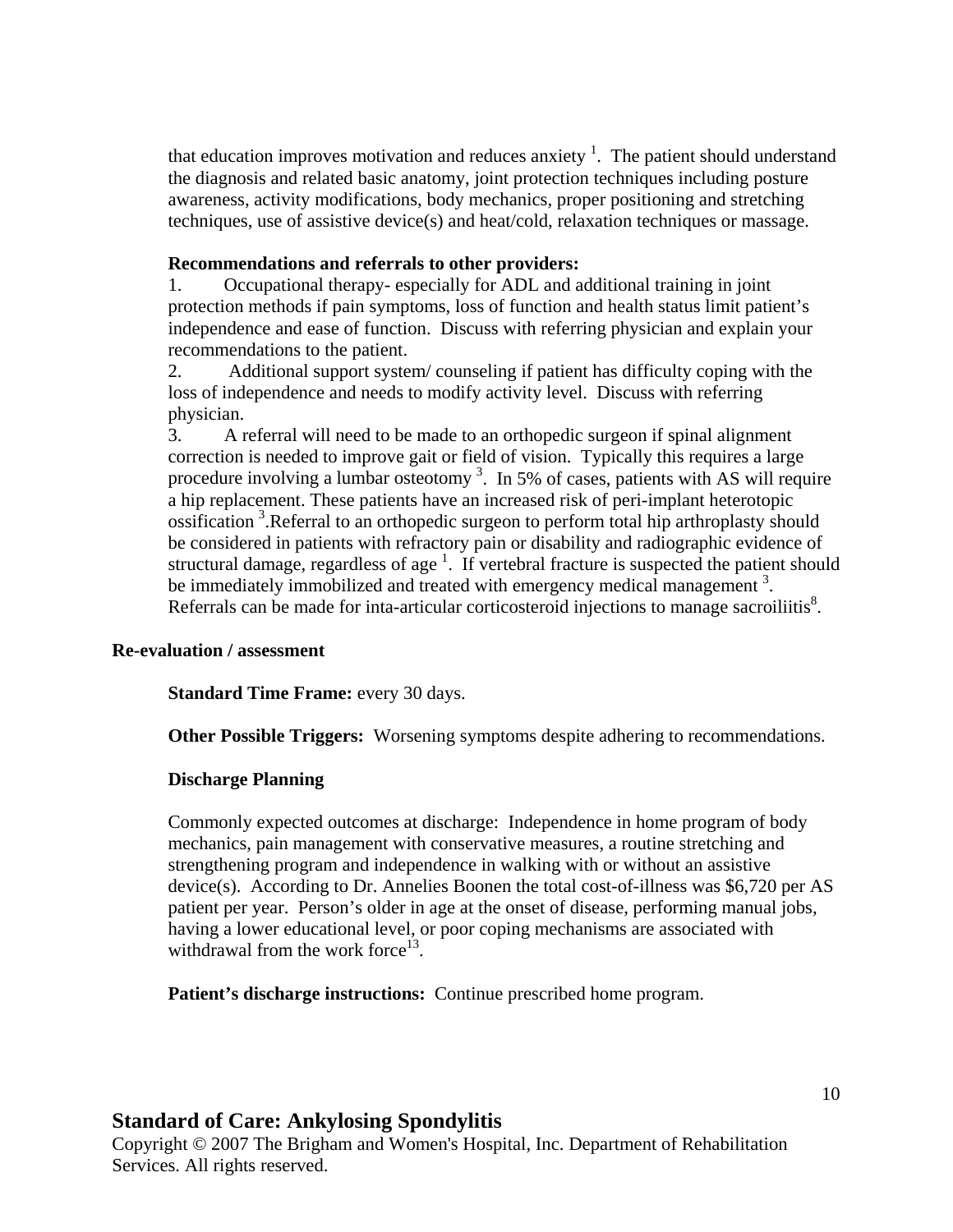| Appendix A                                                                       |
|----------------------------------------------------------------------------------|
| The Bath Ankylosing Spondylitis Disease Activity                                 |
| Index.                                                                           |
| PLEASE PLACE A MARK ON EACH LINE BELOW TO INDICATE YOUR ANSWER TO EACH QUESTION. |
| RELATING TO THE PAST WEEK.                                                       |

|  |  |  |  | (1) How would you describe the overall level of fatigue / tiredness you have experienced? |  |
|--|--|--|--|-------------------------------------------------------------------------------------------|--|
|--|--|--|--|-------------------------------------------------------------------------------------------|--|

| NONE                                                                                                      |                                                                                                                     | VERY<br><b>SEVERE</b>        |  |  |  |  |
|-----------------------------------------------------------------------------------------------------------|---------------------------------------------------------------------------------------------------------------------|------------------------------|--|--|--|--|
|                                                                                                           | (2) How would you describe the overall level of AS neck, back or hip pain you have had?                             |                              |  |  |  |  |
| NONE                                                                                                      |                                                                                                                     | <b>VERY</b><br><b>SEVERE</b> |  |  |  |  |
|                                                                                                           | (3) How would you describe the overall level of pain/swelling in joints other than neck, back or hips you have had? |                              |  |  |  |  |
| NONE.                                                                                                     |                                                                                                                     | <b>VERY</b><br><b>SEVERE</b> |  |  |  |  |
| pressure?                                                                                                 | (4) How would you describe the overall level of discomfort you have had from any areas tender to touch or           |                              |  |  |  |  |
| <b>NONE</b>                                                                                               |                                                                                                                     | <b>VERY</b><br><b>SEVERE</b> |  |  |  |  |
| (5) How would you describe the overall level of morning stiffness you have had from the time you wake up? |                                                                                                                     |                              |  |  |  |  |
| <b>NONE</b>                                                                                               |                                                                                                                     | <b>VERY</b><br><b>SEVERE</b> |  |  |  |  |
| (6) How long does your morning stiffness last from the time you wake up?                                  |                                                                                                                     |                              |  |  |  |  |
|                                                                                                           | 1/2<br>$1 + 2$<br>hrs                                                                                               | $\vec{z}$ or more<br>hrs     |  |  |  |  |

### **Standard of Care: Ankylosing Spondylitis**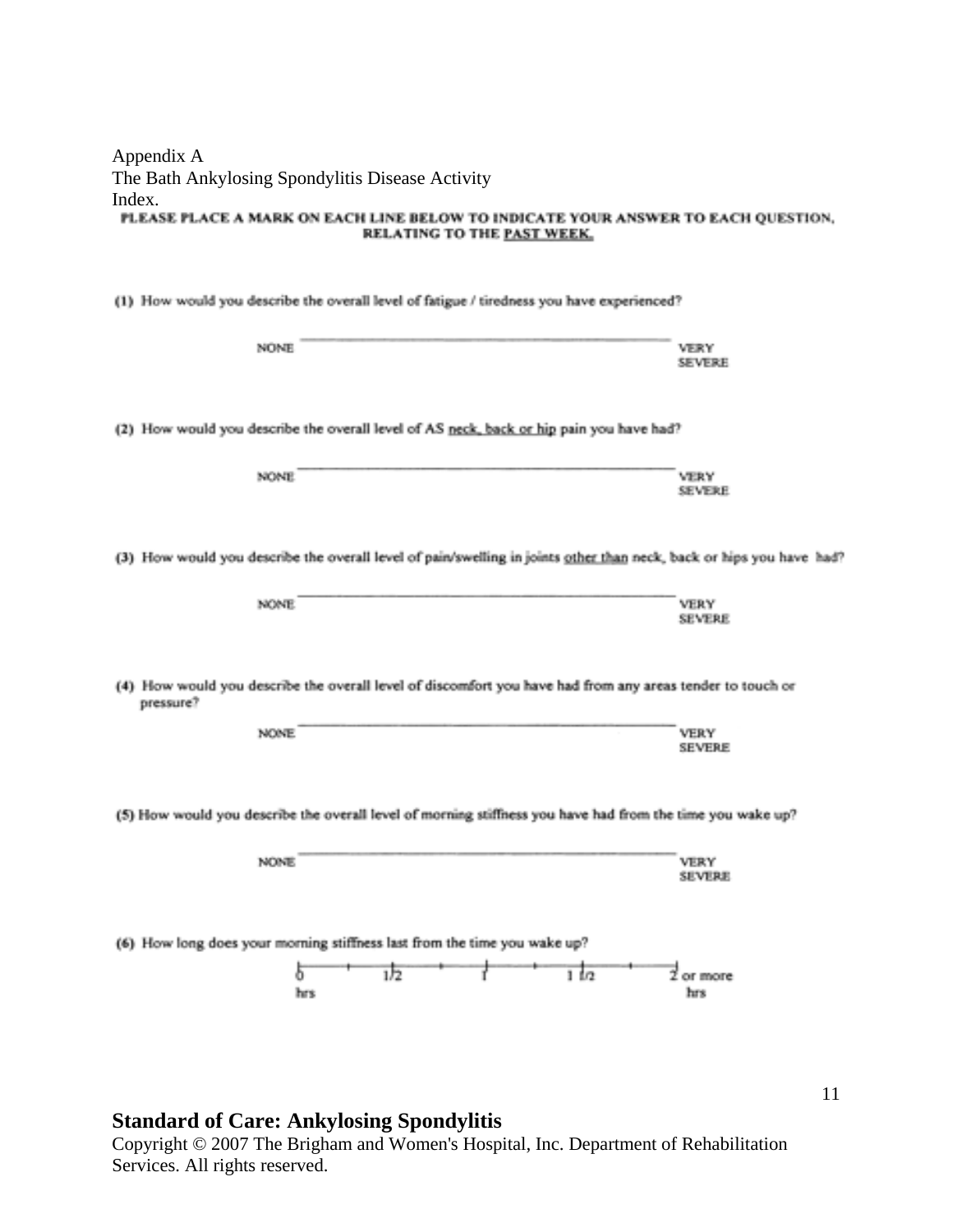#### **References**

1. Zochling J, van der Heijde D, Burgos-Vargas R, et al. ASAS/EULAR recommendations for the management of ankylosing spondylitis. *Ann Rheum Dis*. 2005.

2. Tierney LM, McPhee, Stephen J., Jr., Papadikis MA, Gonzales R, Zeiger R. Seronegative spondyloarthropathies. In: *Current Medical Diagnosis & Treatment 2006.* Vol Musculoskeletal Disorders. 45th edition ed. United States of America: The McGraw-Hill Companies, Inc; 2006.

3. Imboden J, Hellmann DB, Stone JH. Section II rheumatoid arthritis & spondyloarthropathies. In: *Current Rheumatology Diagnosis & Treatment.* Vol Chapter 18: Spondyloarthropathies. 1st ed. United States of America: The McGraw-Hill Companies, Inc.; 2004.

4. Gran JT, Husby G. The epidemiology of ankylosing spondylitis. *Semin Arthritis Rheum*. 1993;22:319-334.

5. Dagfinrud H, Kvien TK, Hagen KB. The Cochrane review of physiotherapy interventions for ankylosing spondylitis. *J Rheumatol*. 2005;32:1899-1906.

6. Kasper DL, Braunwald E, Fauci AS, et al. Disorders of immune-mediated injury. In: *Harrison's Principles of Internal Medicine.* Vol Part 13 Disorders of the Immune System, Connective Tissue, and Joints. 16th edition ed. United States of America: The McGraw-Hill Companies, Inc.; 2004-2005: Chapter 305.

7. van der Linden S, Valkenburg HA, Cats A. Evaluation of diagnostic criteria for ankylosing spondylitis. A proposal for modification of the New York criteria. *Arthritis Rheum*. 1984;27:361- 368.

8. Zochling J, van der Heijde D, Dougados M, Braun J. Current evidence for the management of ankylosing spondylitis a systematic literature review for the asas/eular management recommendations in ankylosing spondylitis. *Ann Rheum Dis*. 2005.

9. Murray HC, Elliott C, Barton SE, Murray A. Do patients with ankylosing spondylitis have poorer balance than normal subjects? *Rheumatology (Oxford)*. 2000;39:497-500.

10. Garrett S, Jenkinson T, Kennedy LG, Whitelock H, Gaisford P, Calin A. A new approach to defining disease status in ankylosing spondylitis: The bath ankylosing spondylitis disease activity index. *J Rheumatol*. 1994;21:2286-2291.

11. Calin A, Nakache JP, Gueguen A, Zeidler H, Mielants H, Dougados M. Defining disease activity in ankylosing spondylitis: Is a combination of variables (bath ankylosing spondylitis disease activity index) an appropriate instrument? *Rheumatology (Oxford)*. 1999;38:878-882.

### **Standard of Care: Ankylosing Spondylitis**